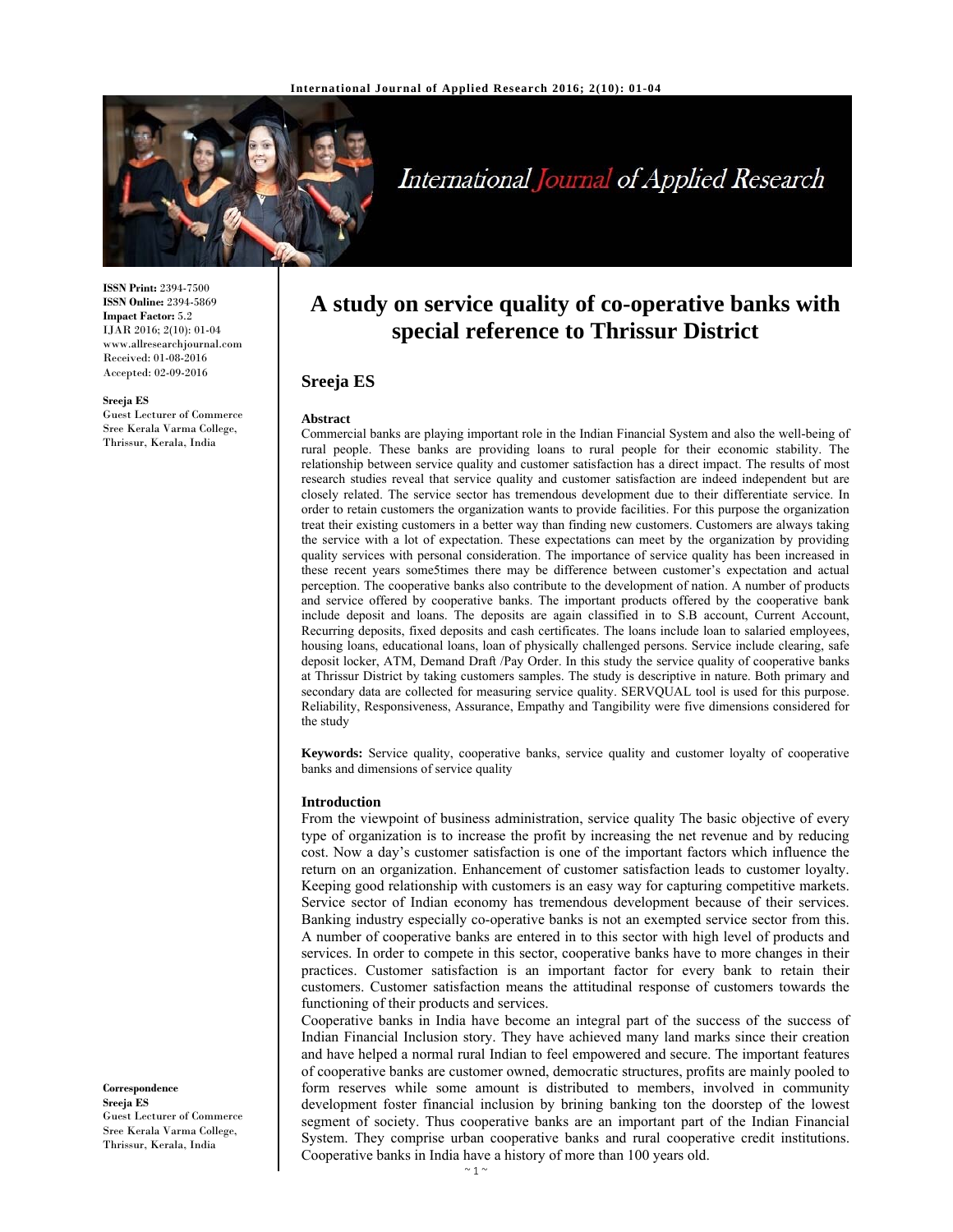Cooperative banks constitute an important segment of the Indian banking system. They have an extensive branch network and reach out to people in remote areas. They have traditionally played an important role in creating banking habits among the lower and middle income groups and strengthen the rural delivery system

Cooperative bank is financial entities which belongs to its members, who are same time the owners and the customers of their banks. These banks generally provide their members with a wide range of banking and financial services. They are differing from stake holder's bank by their organization, their goals, values and governance.

#### **Cooperative Banks in India**

Cooperative banks in India have become an integral part of the success of Indian Financial Inclusion story. They have achieved many land marks since their creation and have helped normal rural Indian to feel Empowered and secure. Cooperative banks in India have a history of almost 100 years. Cooperative banks are registered under the Cooperative Societies Act. These banks are also regulated by the RBI and governed by the Banking Regulation Act 1949 and Banking Laws Cooperative Societies Act 1955. The need for cooperative banks in India is much important to support the financial requirements of people. In order to provide much established support to every person in the country and for the development of the nation, cooperative banks are categorized at various dimensions and at various levels. The major strengths of cooperative banks are their local reach, transparent interaction with the customers and their efficient services to common people. It functions with the no profit and loss model. As the other banks in India cooperative banks perform all the basic banking functions look borrowing and lending credits. Thus cooperative banks are deeply rooted inside local areas and communities. They are involved in local development and contribute to sustainable development of communities, as their members and management board usually belongs to communities in which they exercise their activities

The cooperative banks can be divided in to two categories based on their functions. They are,

1. Long -Term Cooperative Credit Institutions

- State Level
- District Level
- **village Level**

2. Short- Term Cooperative Credit Institutions

- State cooperative Banks
- District Cooperative banks
- Primary Agricultural Cooperative Societies

Cooperative banks in India finance rural areas under:

- Farming
- $\triangleright$  Cattle
- $\triangleright$  Milk
- Hatchery
- $\triangleright$  Personal Finance

Cooperative Banks in India finance urban areas under:

- $\triangleright$  Self-Employment
- $\triangleright$  Industries<br> $\triangleright$  Small Scal
- Small Scale Units
- $\triangleright$  Home Finance
- > Personal Finance
- $\triangleright$  Consumer Finance

Service quality in banking sector is the most important criteria. It helps to evaluating and satisfying customers and there by increases the customer loyalty and average retention of customers. Among service quality determinants reliability, assurance and empathy have always played a pivotal role.

#### **Significance of study**

Now days a lot of cooperative banks are entered in to our service sector. Cooperative societies provide a number of services but with different qualities. Quality is an important factor for surviving in the competitive market. Customers are entering into cooperative banks with lot of expectations especially customers in rural areas. Sometimes the expectations are fulfill otherwise it is not possible. So this study is an attempt to analyses the expectation and actual perseverance of different customers and also for understanding is there any gap or mismatch between the expectations and actual perseverance of customers of cooperative banks at Thrissur district

#### **Statement of the problem**

The banking industry is undergone rapid changes, followed by a series of fundamental developments due to liberalization and deregulation of trends. Quality is the important factor which leads to development banks. A lot of recent services are improving the satisfaction of customers. Especially rural customers are entering in to cooperative banks with lot of expectation. These expectations are fulfilled by cooperative banks. Sometimes there may be success or failure. So this study is an attempt to understand the quality of cooperative banks in Thrissur District

#### **Objectives of the study**

- To understand the socio-demographic conditions of customers
- To determine the different dimensions of service quality
- To evaluate the service quality of cooperative banks in Thrissur District

#### **Research Methodology**

This study includes both primary and secondary data. Primary data collected from 70 customers of cooperative bank of Thrissur District. A structured schedule is used for collecting information from information. Three cooperative banks in Thrissur district are selected for data collection. The data collected from customers who visit the bank during the data collection. The objective of the study is explained to customers for their cooperation it was a free talk between them. Secondary data were collected from different books, journals and various websites.

#### **Tools used**

Mathematical and statistical tools are like percentage, mean score etc. were used for data analysis. Mainly the mean score of different statements of five dimensions were computed for measuring the service quality.

#### **Dimension of service quality**

The service quality of co-operative banks was determined by using SERVQUAL tool of Parasuraman. It includes five dimensions Reliability, Responsiveness, Assurance, dimensions Reliability, Responsiveness, Assurance, Empathy, and Tangibility.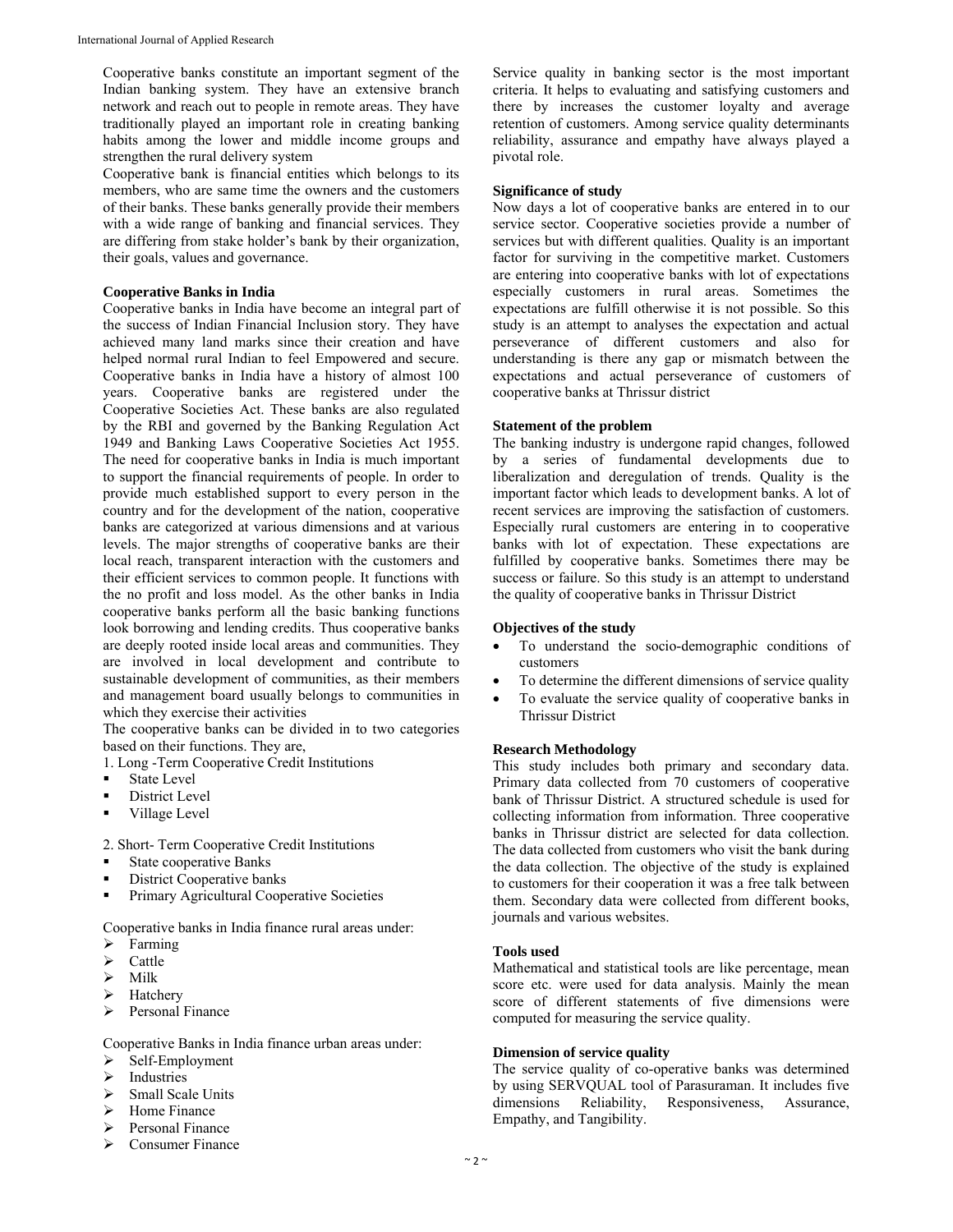#### **Data Analysis**

| <b>Variables</b>                 | Category                | <b>Number</b> | Percentage |
|----------------------------------|-------------------------|---------------|------------|
| Gender                           | Male                    | 38            | 54         |
|                                  | Female                  | 32            | 46         |
| Age                              | $20 - 30$               | 5             | 8          |
|                                  | $30 - 40$               | 18            | 26         |
|                                  | $40 - 50$               | 22            | 31         |
|                                  | 50-60                   | 15            | 21         |
|                                  | Above 60                | 10            | 14         |
| <b>Educational Qualification</b> | Illiterate              | 4             | 6          |
|                                  | S.S.L.C                 | 30            | 43         |
|                                  | Secondary Education     | 22            | 31         |
|                                  | <b>Higher Education</b> | 8             | 13         |
|                                  | Professional Education  | 6             | 9          |
| Residence                        | Urban                   | 23            | 33         |
|                                  | Rural                   | 47            | 67         |
| <b>Overall Service Quality</b>   | Very Bad                | 2             | 3          |
|                                  | Bad                     | 7             | 10         |
|                                  | Average                 | 9             | 13         |
|                                  | Good                    | 32            | 46         |
|                                  | Very Good               | 20            | 28         |

**Table 1:** Socio-Demographic data of customers

Table No1 shows the demographic profile of customers. When analyzing it is clear that 38% of customers are female and 32 % are male. 31 % customers are included under the age category of 40-50. Only 5% included under 20-30. Majority of customers have S.S.L.C. education (36%) and a little percentage carried out degree or more education. 67% of customers are included under rural category and rest in urban category. When analyzing overall service quality 46% of respondents said that service quality is good; and only 3% admitted very bad.

**Table 2:** Identification of 25 dimensions in five dimensions and measurement of service Quality

| <b>Dimensions</b>                                       | <b>Mean Perception</b> | <b>Mean Expectation</b> | <b>Mean Quality Gap</b> |
|---------------------------------------------------------|------------------------|-------------------------|-------------------------|
| Reliability                                             | 4.15                   | 4.30                    | $-0.15$                 |
| Performs service at right time                          | 4.24                   | 4.43                    | $-0.19$                 |
| Maintaining error free records                          | 4.14                   | 4.26                    | $-0.12$                 |
| Wide range of products and services provided            | 4.03                   | 4.28                    | $-0.25$                 |
| Security on transactions                                | 4.17                   | 4.24                    | $-0.07$                 |
| Overdraft privilege on current accounts                 | 4.15                   | 4.31                    | $-0.16$                 |
| Responsiveness                                          | 4.10                   | 4.22                    | $-0.12$                 |
| Always willing to help                                  | 4.09                   | 4.27                    | $-0.18$                 |
| Never too busy to respond to queries                    | 4.00                   | 4.14                    | $-0.14$                 |
| Knowledge of customers business and Willingness to help | 4.16                   | 4.30                    | $-0.14$                 |
| Availability of credits and favorable credits           | 4.05                   | 4.12                    | $-0.07$                 |
| Fast and efficient counter services                     | 4.18                   | 4.27                    | $-0.09$                 |
| Assurance                                               | 3.92                   | 4.23                    | $-0.31$                 |
| Have the knowledge to answer the questions              | 3.91                   | 4.22                    | $-0.31$                 |
| Politeness and friendly staff                           | 4.00                   | 4.21                    | $-0.21$                 |
| Gives individual attention                              | 3.90                   | 4.29                    | $-0.39$                 |
| Provision for financial advise                          | 3.91                   | 4.24                    | $-0.33$                 |
| Ease of access to account information                   | 3.90                   | 4.17                    | $-0.27$                 |
| Empathy                                                 | 4.01                   | 4.25                    | $-0.24$                 |
| Understand specific needs                               | 4.01                   | 4.28                    | $-0.27$                 |
| Lower service charge                                    | 4.12                   | 4.21                    | $-0.09$                 |
| Confidentiality of bank                                 | 3.84                   | 4.23                    | $-0.39$                 |
| Products and service profitability                      | 3.99                   | 4.23                    | $-0.24$                 |
| Convenient operating hours to all its customers         | 3.84                   | 4.23                    | $-0.39$                 |
| Tangibility                                             | 4.17                   | 4.24                    | $-0.07$                 |
| Modern looking equipment                                | 4.15                   | 4.28                    | $-0.13$                 |
| Physical facilities are usually appearing               | 4.00                   | 4.15                    | $-0.15$                 |
| Employees are well groomed                              | 4.19                   | 4.28                    | $-0.09$                 |
| Counter partition in banks and its branches             | 4.16                   | 4.20                    | $-0.04$                 |
| Speed and efficiency in transactions                    | 4.18                   | 4.27                    | $-0.09$                 |

For measuring the service quality 25 statements under 5 dimension where considered such as reliability, responsiveness, assurance, empathy, tangibility. for this

purpose the expected mean score and perceived mean score of these statements were calculated. And the difference of these two scores was found for calculating the quality gaps